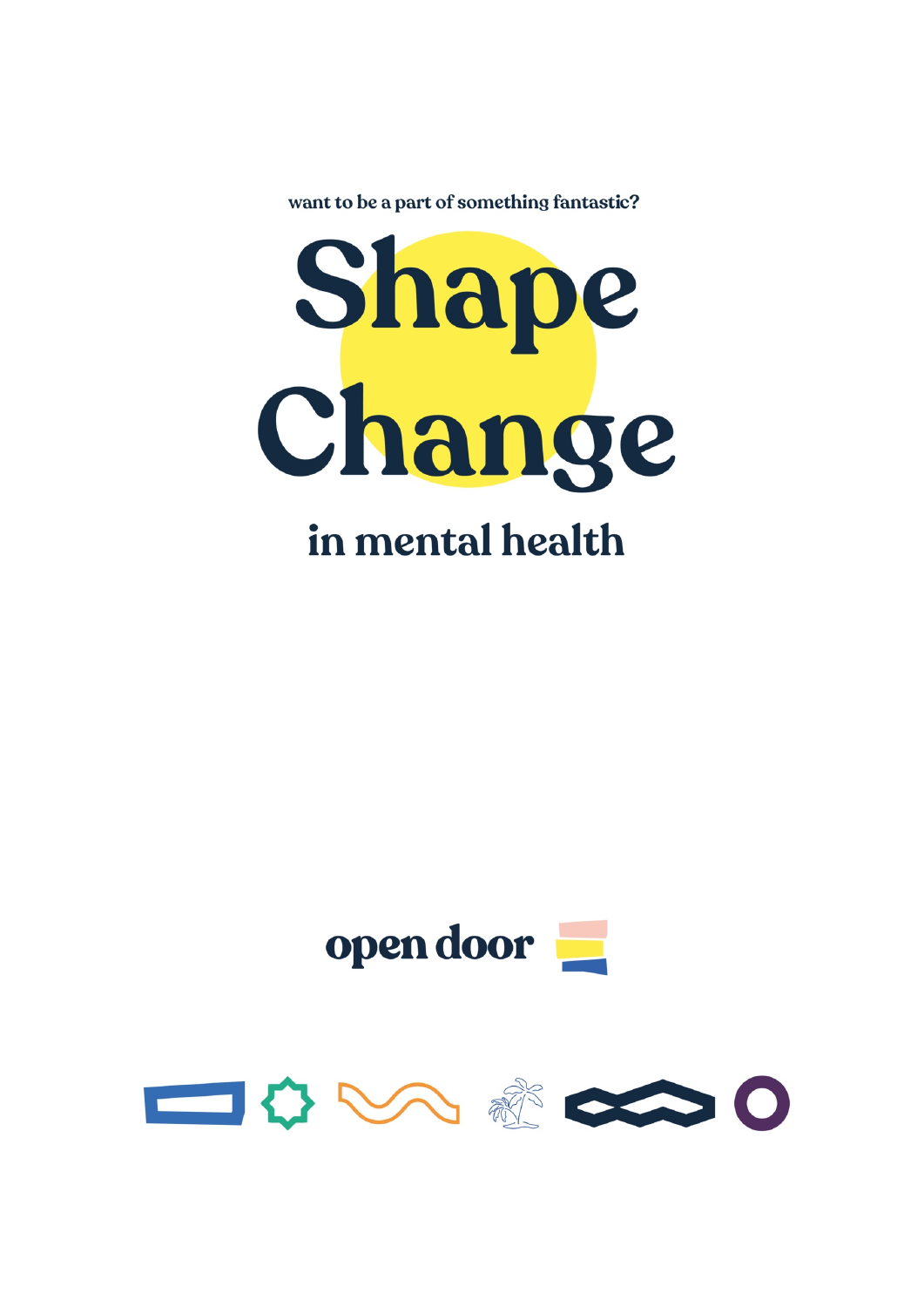# **OOMOO Volunteer**

## **What is OOMOO?**

OOMOO is a reimagining of what emotional wellbeing support can and should be for young people looked after in Wirral. It is built around the ethos of putting young people themselves in the driving seat of what is built around them and shaping change within their own lives. Creative classes, therapeutic interventions, peer support and shared experience underpin this exciting shift in the status quo in this sector.

#### **Job Description:**

An OOMOO Volunteer's role is to support and encourage our members to engage in activities by supporting OOMOO Staff to run inspiring well-being sessions with Children Looked After. Through one-to-one interactions and group settings, OOMOO Volunteers will have meaningful conversations with the members and participate in OOMOO activities.

#### **Responsibilities:**

- Provide encouraging and positive support to help OOMOO members engage in activities that will benefit their wellbeing.
- Develop and maintain professional relationships with members by listening to their voices and helping them establish a sense of belonging to the OOMOO community.
- Participate in training and activities.
- Be a positive role model to our members both on site and in the wider community.
- To understand boundaries and pass on any safeguarding concerns to the staff team.
- Assisting staff with any routine tasks such as setting up for sessions, preparing snacks and drinks, and making sure the environment is safe.
- Adhere to charity's policies and procedures

## **Essential Criteria:**

- Demonstrate good interpersonal and communication skills
- Have a genuine desire to help young people
- Sensitivity and understanding
- Ability to motivate and work well with others
- A sense of fun and imagination
- A commitment to and understanding of safequarding children



Open Door Charity, Bloom Building, 3 Abbey Close, Birkenhead, CH41 5FQ 0151 639 4545 / info@opendoorcharity.com / Registered Charity No. 1151421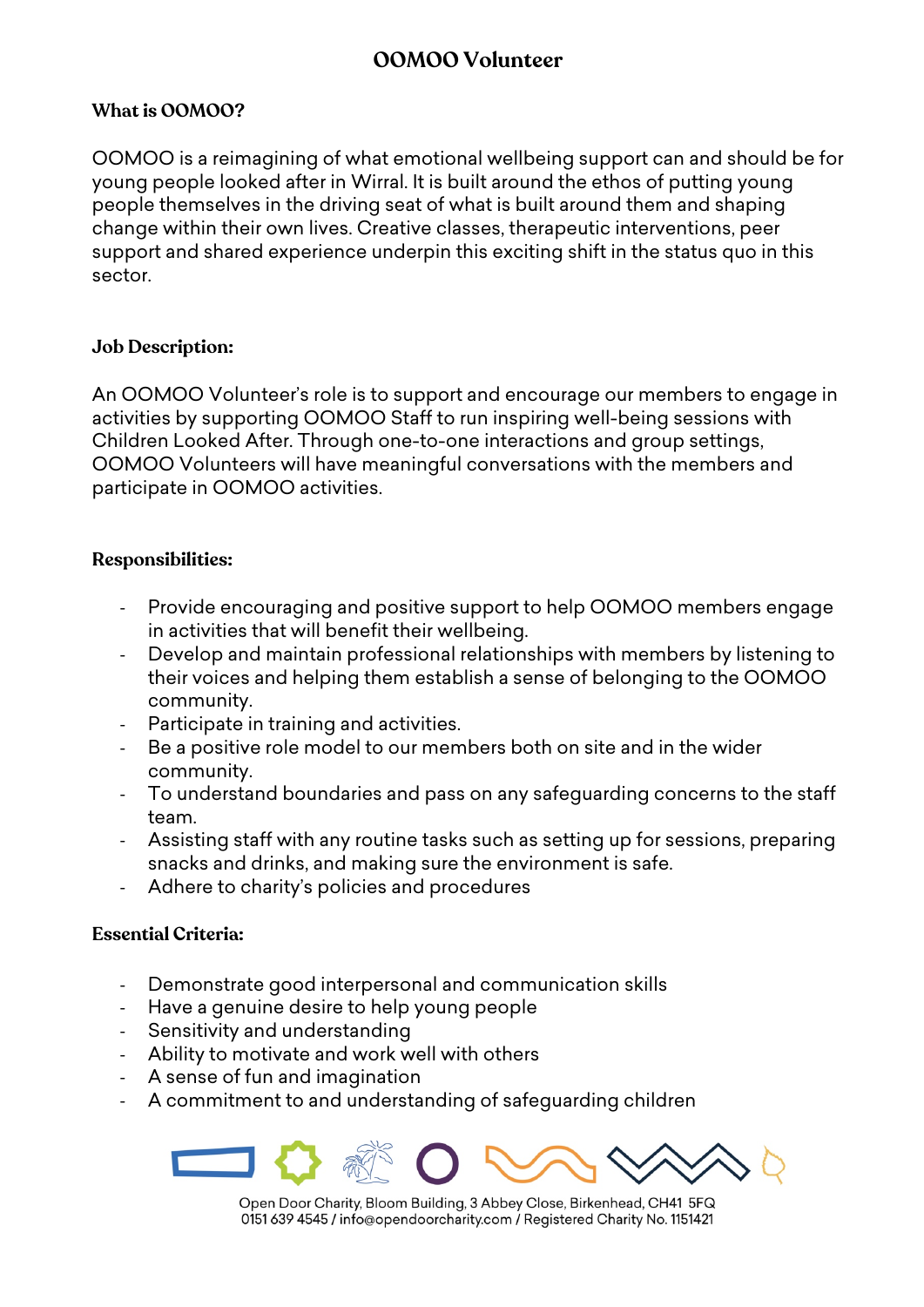



Open Door Charity, Bloom Building, 3 Abbey Close, Birkenhead, CH41 5FQ<br>0151 639 4545 / info@opendoorcharity.com / Registered Charity No. 1151421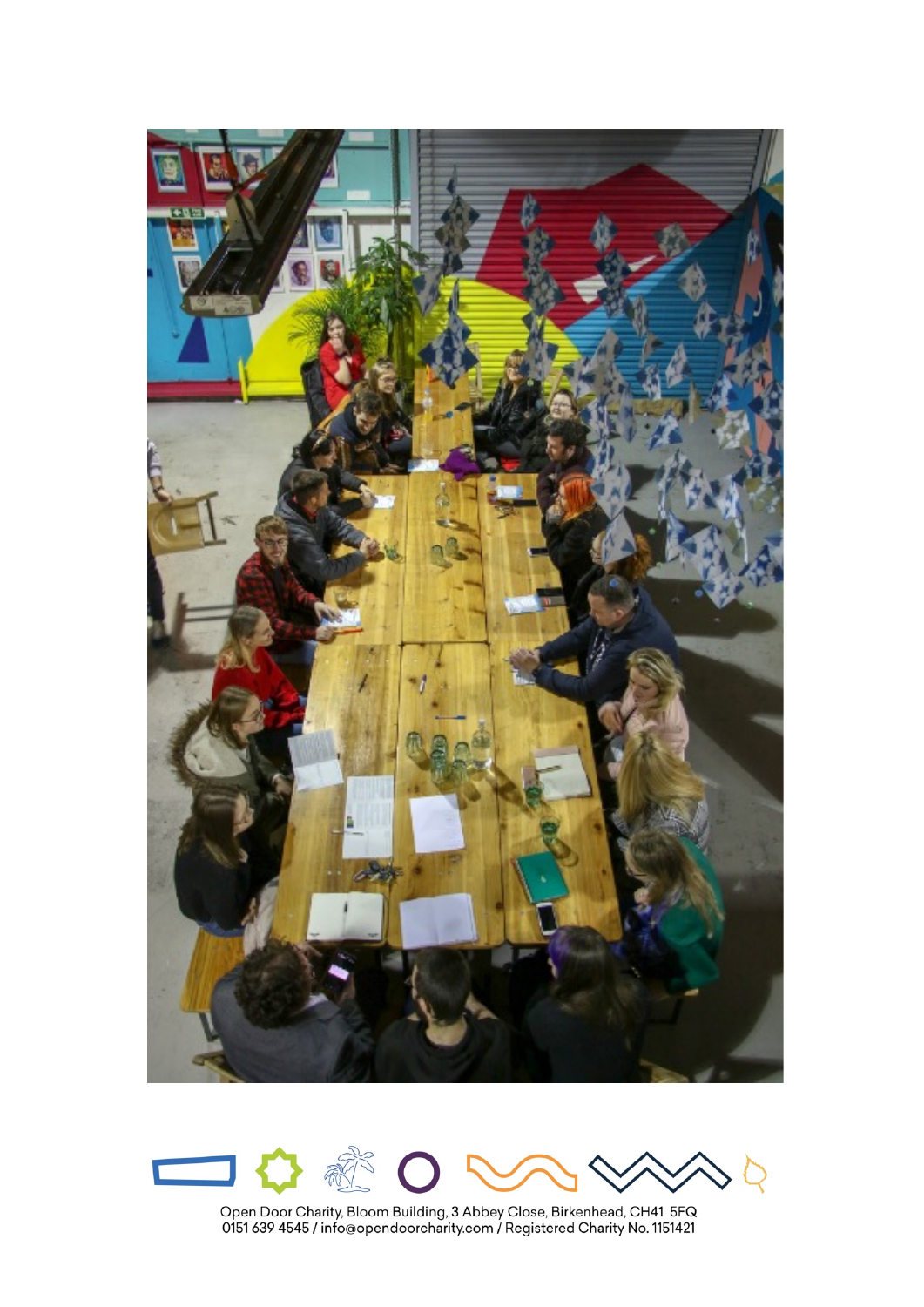

#### **Desirable Criteria:**

- Experience (paid or voluntary) of working with children or young people from a variety of backgrounds, in a childcare/educational setting.
- Knowledge of childcare and awareness of children's development.
- An understanding of the needs of children and young people.
- Able to work in small teams.

## **Hours and commitment:**

- You will be required to volunteer one 3-hour shift per week. This will be in the evening.
- Shifts are 4-7pm on Tuesdays, Wednesday, or Thursdays throughout May-July.
- We ask for a commitment of at least 3 months.

## **Location:**

Near Hamilton Square, Birkenhead.



Open Door Charity, Bloom Building, 3 Abbey Close, Birkenhead, CH41 5FQ 0151 639 4545 / info@opendoorcharity.com / Registered Charity No. 1151421